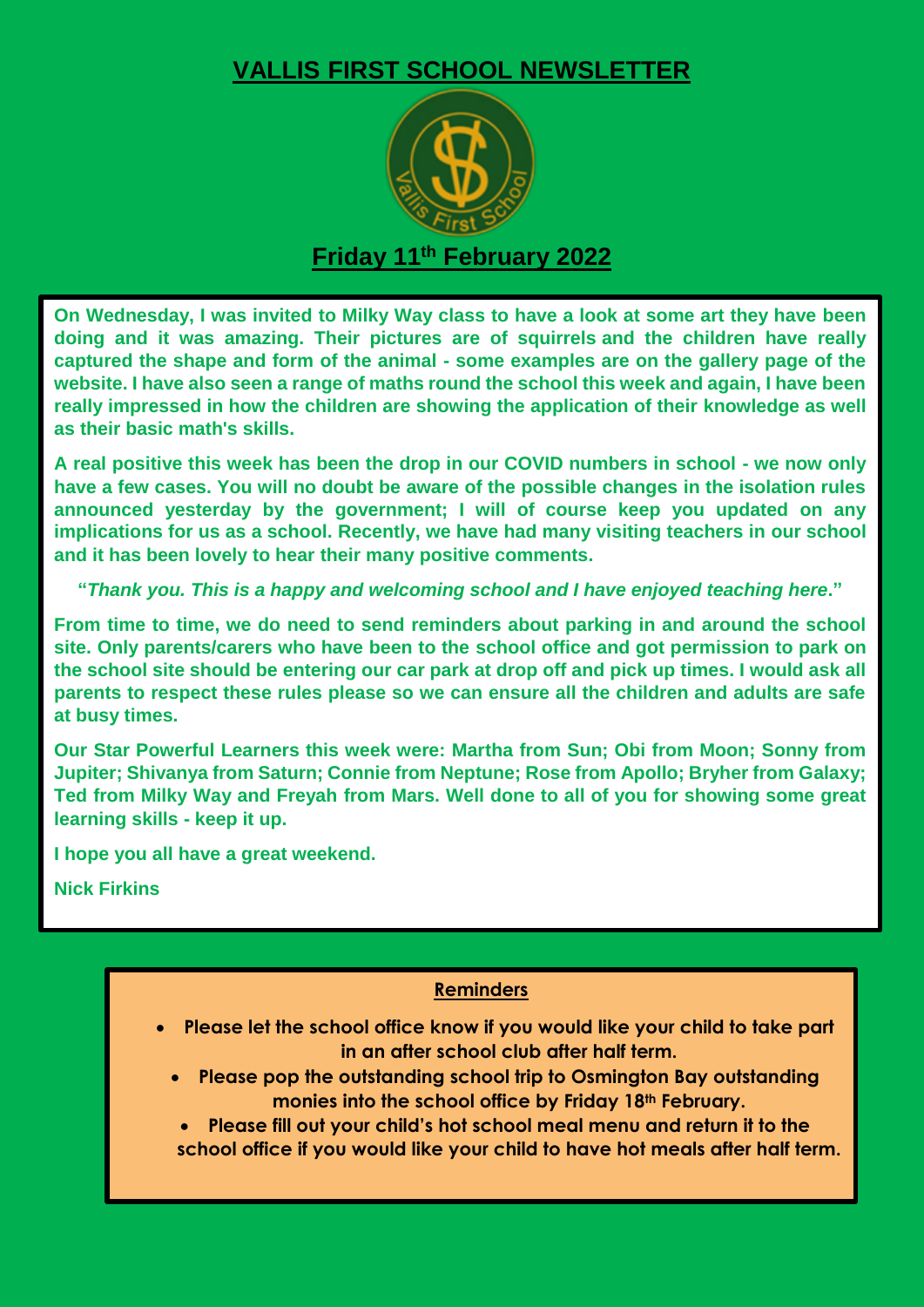### Dates for your Diary

- Friday 18th February Last day of half term finishing at 3pm
- Monday 28th February Back to school
- Friday 8th April last day before Easter Holidays finishing at 3pm

- Monday 25th April INSET DAY
- Tuesday 26th April Back to school

**Mrs Lucey would be hugely grateful for any vegetable seeds or wild flower seeds that you may like to donate to her for the allotment and Forest School area.**